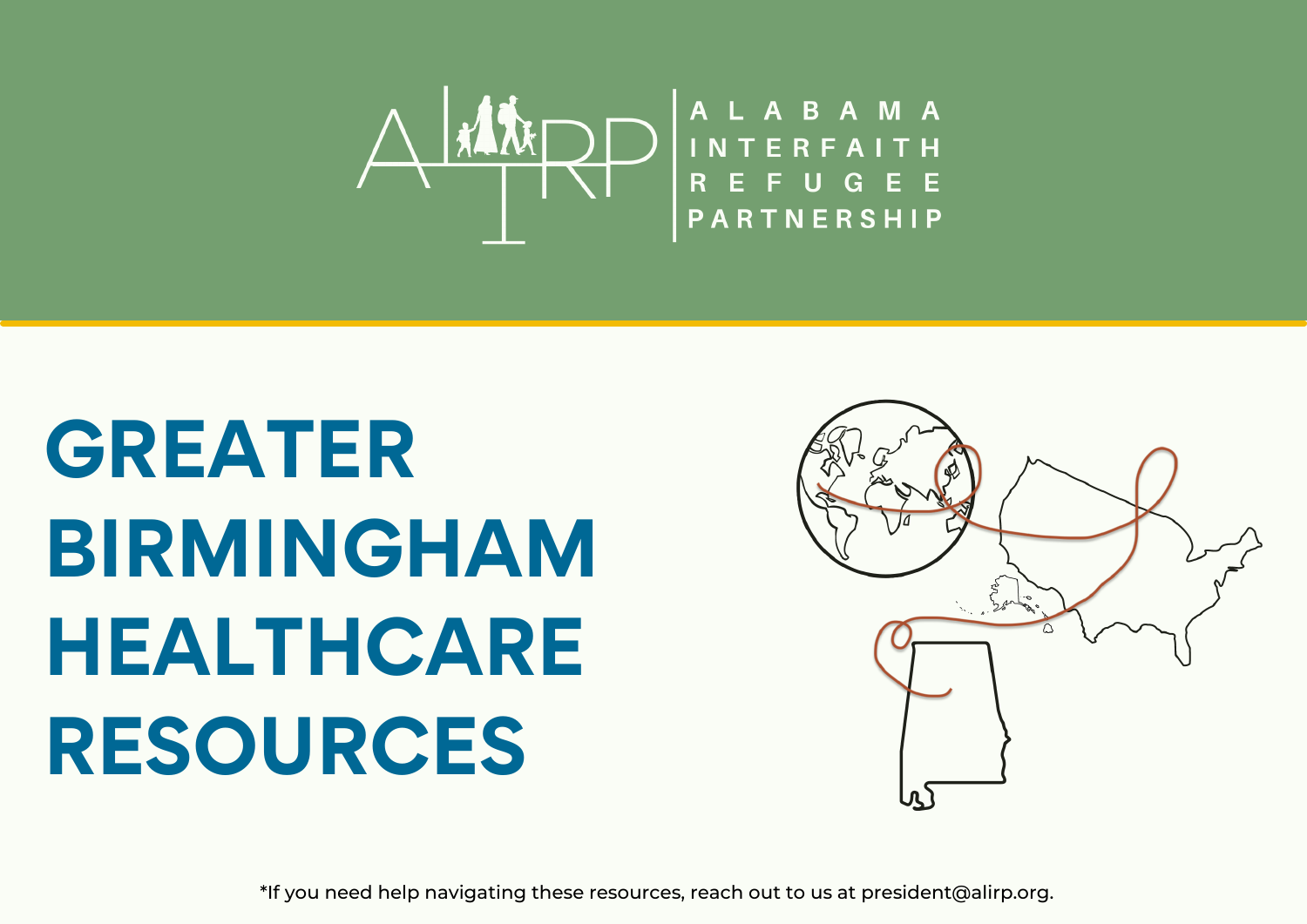# **HEALTH CARE IN THE UNITED STATES**

Healthcare can be difficult to navigate in the United States. There a several types of doctors and health facilities you may need to utilize to meet all of your needs.

#### **Urgent Care**

These clinics are for situations where you have an illness or injury that needs immediate care, but is not serious enough for a visit to the emergency room. You do not need an appointment.

#### **Primary Health Clinics**

A primary care doctor will be your first stop for acute and chronic illness healthcare. If you need a specialized doctor, they may refer you to a different clinic. An appointment is typically needed but some do accept walk-ins.

#### **Public Health Department**

The public health department provides vaccinations for yourself and your school age children. They can also refer you to other health clinics or to other services that you may need.

#### **Emergency Room**

The emergency room is for serious or potentially lifethreatening problems. You may encounter long wait times in these places for non serious issues. Emergency room visits can be expensive. Most Emergency rooms have a social worker on staff that can assist you with identifying resources you may be eligible for. If your health issue isn't serious, it is best to go to a clinic first. No appointment needed.

#### **Hospitals**

Doctors and clinics refer patients with special problems to the hospital for tests and surgery. Hospital care can be expensive. If you are hospitalized or need a surgery a social worker from the hospital should speak to you to identify what programs and resources you might be eligible for.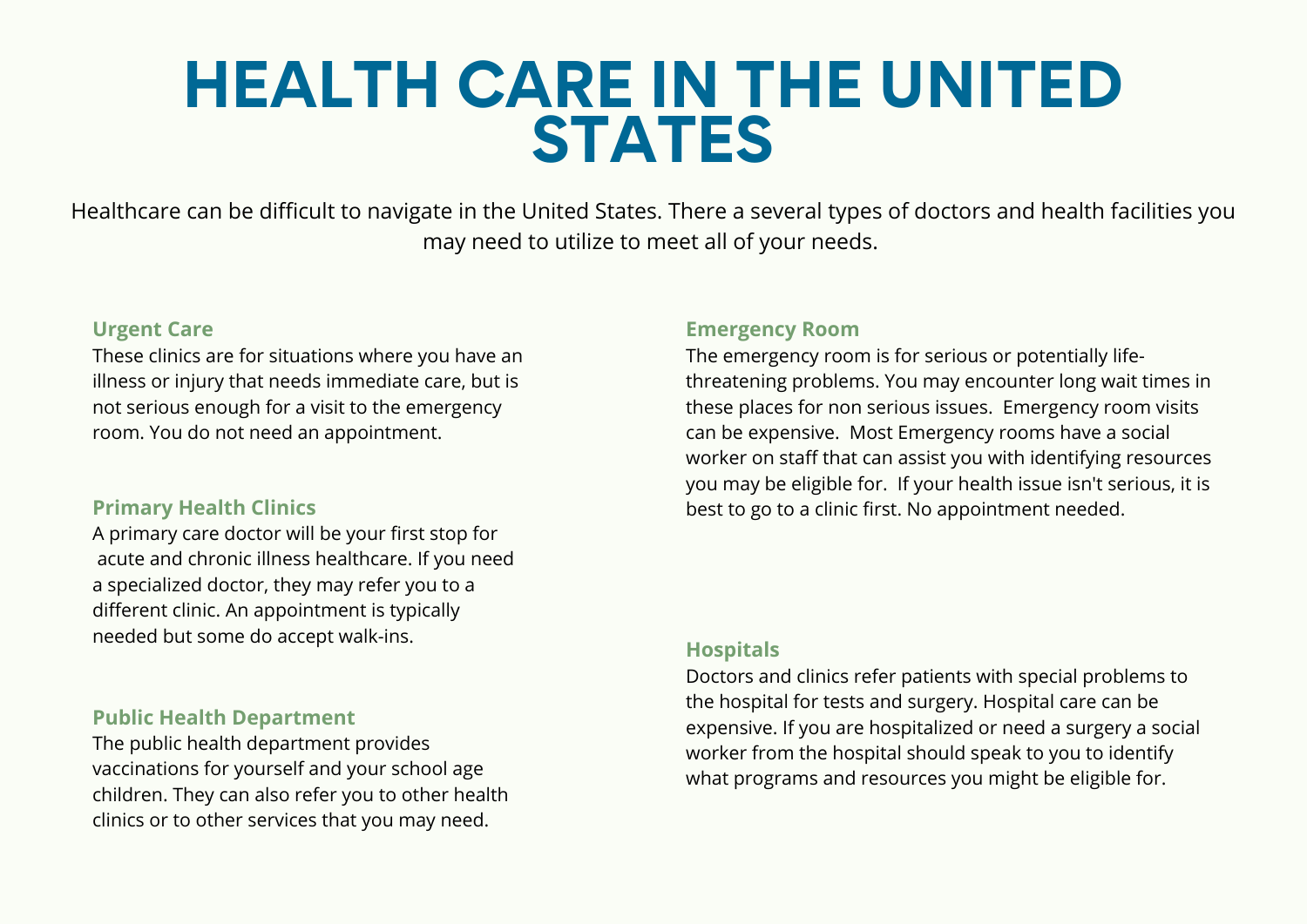## **JEFFERSON COUNTY DEPARTMENT OF HEALTH (JCDH)**

#### **Services provided**

Pediatrics, Family Planning, Dental, Eye (Service Provided by UAB and housed in Western Health Center) Women and infants services, Social Services, Immunizations (Child & Adult)

**Insurance Required:** No; Medicaid is accepted

**Cost:** Sliding Pay scale based on income for Jefferson County Residents

**Identification:** Requirements vary on service. Must be a resident of Jefferson County, which can be proven by anything with your address on it (power bill, gas bill, water bill, etc.); does not have to be in your name.

**Other requirements:** Must call to see what you qualify for and where to go for services

**Language services:** Spanish interpreters on staff (also have French, German, and Portuguese)

**Average wait time:** Depending on service needed; some services are available for walkin, others may be 2-3 days to get an appointment

**Other:** Back to school vaccine clinics with discounted vaccinations for children. Announcements for this made of website and social media.

**Hours of Operation:** 7:45am to 4:30pm. Phone lines for clinic appointments open at 7:00am Monday through Friday.

**Phone:** (205) 588-5234, press 7 for interpreter

**Website:** [https://www.jcdh.org/SitePages/Programs-Services/Clinics/Clinics.aspx](https://urldefense.com/v3/__https:/www.jcdh.org/SitePages/Programs-Services/Clinics/Clinics.aspx__;!!NoSwA-eRAg!RPg6ivh9zdpfdgtlvclGoxMg-CDhP-Im8pk3R1EgkI5Fp7qiKSJ39pw5HUYHnWDP9g$)

#### **LOCATIONS**

Central Health Center 1400 Sixth Avenue South Birmingham, AL 35233

Western Health Center 631 Bessemer Super Hwy Midfield, AL 35228

#### Eastern Health Center

601 West Blvd Roebuck Birmingham, AL 35206

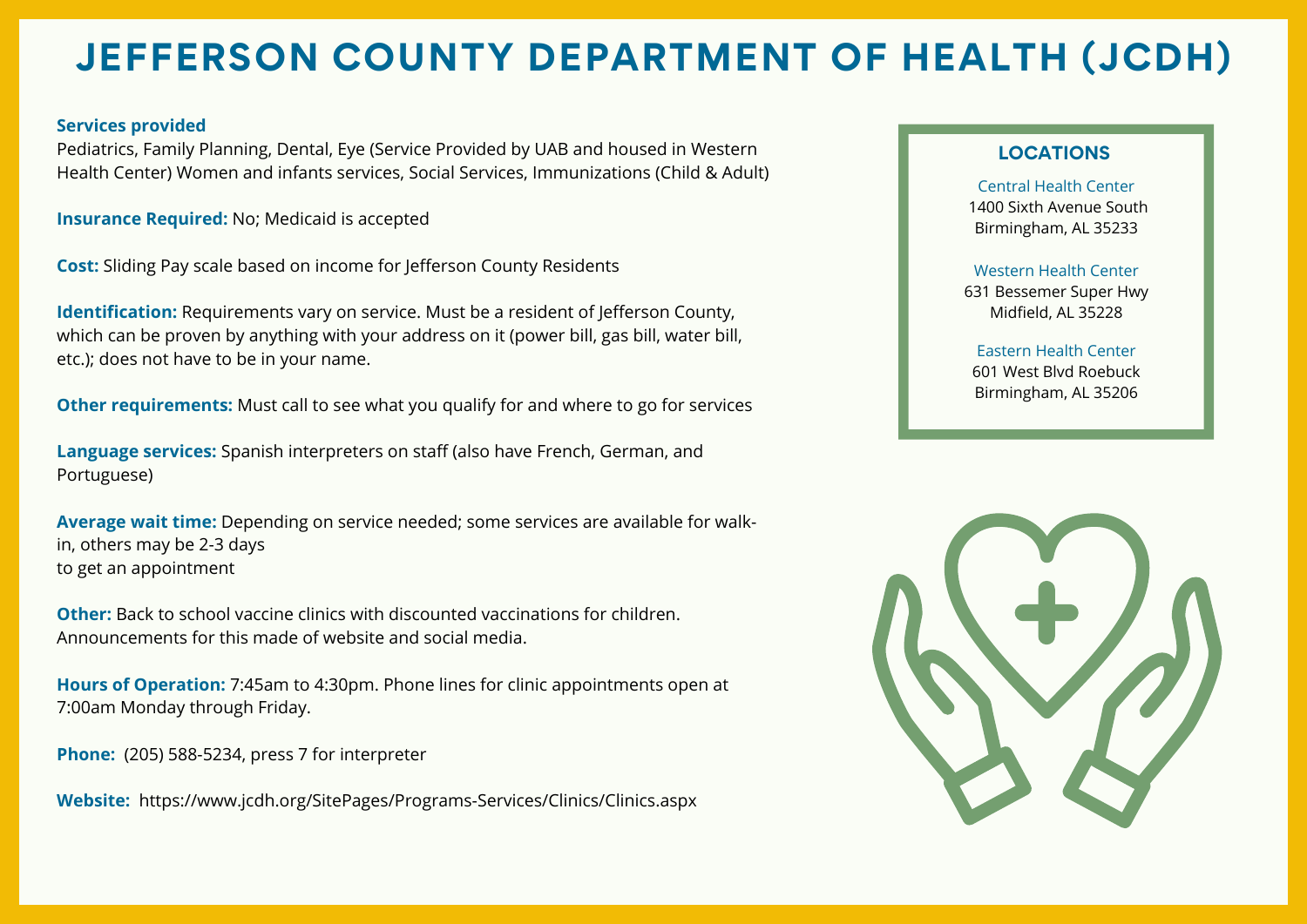### **COOPER GREEN MERCY HEALTH SERVICES**

**Services provided** Comprehensive health care services, no pediatrics

**Insurance Required:** None required

**Cost:** Sliding scale, \$5-80

**Identification:** Valid driver's license or passport BUT undocumented immigrants are eligible under Payment Plan P

**Language services:** Language Line Solutions (over phone or via tablet)

**Average wait time:** 45 days to be an established patient

**Hours of Operation:** Monday-Friday -8:00 am and 4:00 pm

**Phone:** (205) 930-3377

**Other:** Jefferson County resident for 30 days, AL resident 1 year, Proof of income for the past 3 months or most recent tax returns

**Location:** 1st Floor (Enrollment office), 1515 6th Ave S. Birmingham, AL, 35233

**Website:** [https://coopergreen.org](https://coopergreen.org/)

### **CAHABA VALLEY HEALTH CARE**

**Services provided** Dental, vision

**Insurance Required:** None required

**Cost:** Free

**Identification:** None required

**Language services:** Spanish speaking staff on-site

**Average wait time:** 1 week to 1 month to get appointment

**Hours of Operation:** Tuesday - Friday, 8:00 am - 5:00 pm

**Phone:** (205) 918-2108

**Other:** Must have Cooper Green referral or screening (screening calendar on website)

**Location:** 1515 6th Avenue South Birmingham, AL 35233

**Website:** https://www.cahabavalleyhealthcare.org/

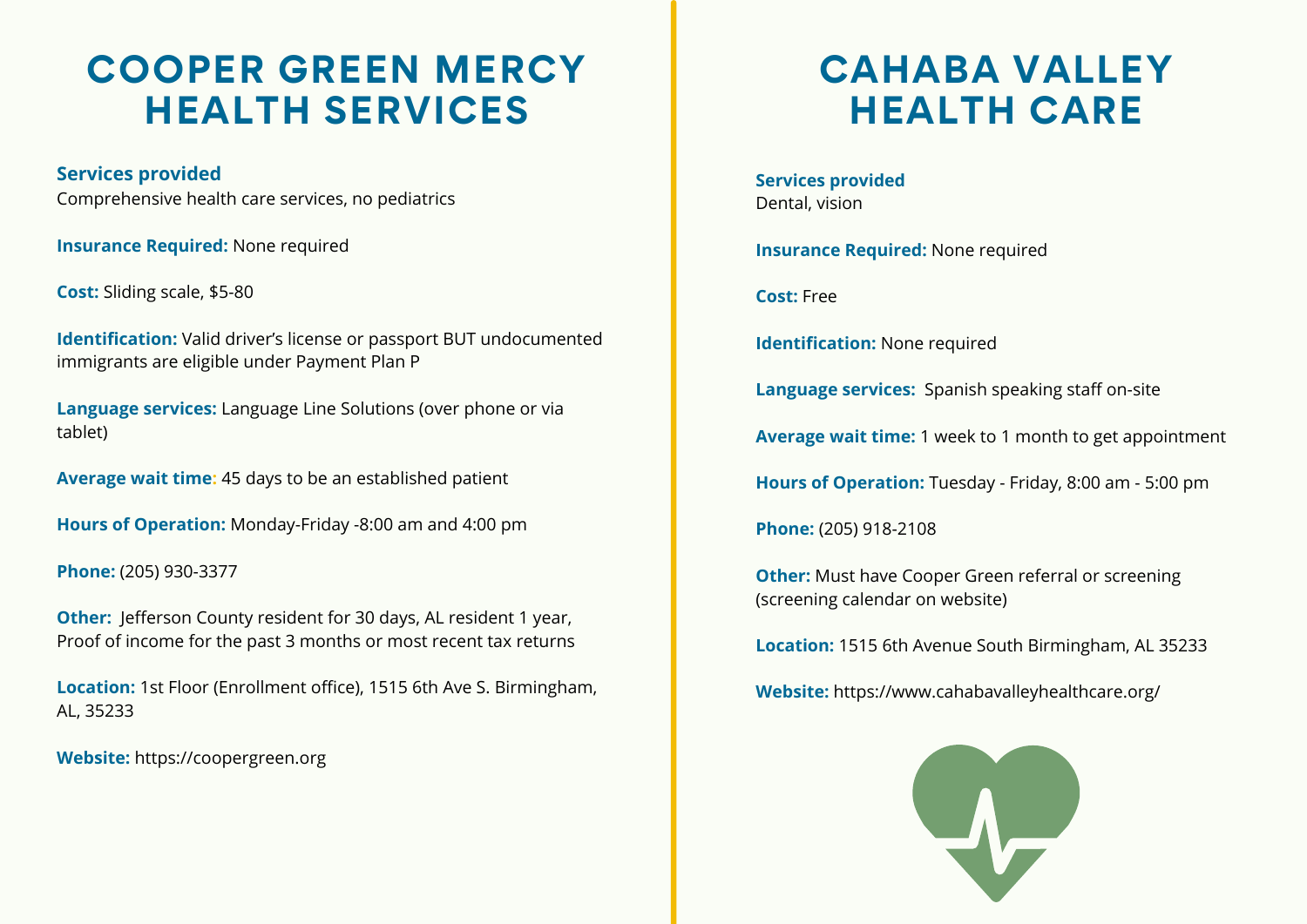### **EQUAL ACCESS BIRMINGHAM - UNIVERSITY OF ALABAMA AT BIRMINGHAM (UAB) MEDICAL STUDENT-RUN CLINIC**

#### **Services provided**

Primary acute and chronic illness healthcare, mental healthcare, physical therapy, occupational therapy, pharmacy, limited specialty clinics yearly

**Insurance Required:** None required

**Cost:** Free

**Identification:** Does not require any form of ID or income verification.

**Other requirements:** Must be an adult aged 18 or older to be seen

**Language services:** Interpreter services available, Spanish translation on website

**Average wait time:** By appointment or walk-in

**Hours of Operation:**  Wednesdays, 5:00 – 7:30 PM - New patient appointments, walk-ins, and returning patients with acute concerns

Sundays, 12:30 – 5:30 PM - Returning patients; walk-ins and new patients are seen if time allows Social Work: every Sunday Pharmacy: every other Sunday

Sundays, 12:30 – 3:30 PM: Physical Therapy: every 2nd and 4th Sunday; Occupational Therapy every 4th Sunday

Saturdays, 12:00 – 5:00 PM: Specialty Care Clinics (call for specific dates and specialties offered) Mental Health Clinic: once per month (205-607-2302- for appointment) Women's Health Clinic: twice per year Dermatology Clinic: twice per year

**Phone:** (205) 259-8836- For questions and to set up an appointment

**Location:** 930 20th Street South Birmingham, AL 35205

**Website:** <https://www.uab.edu/medicine/eab/>

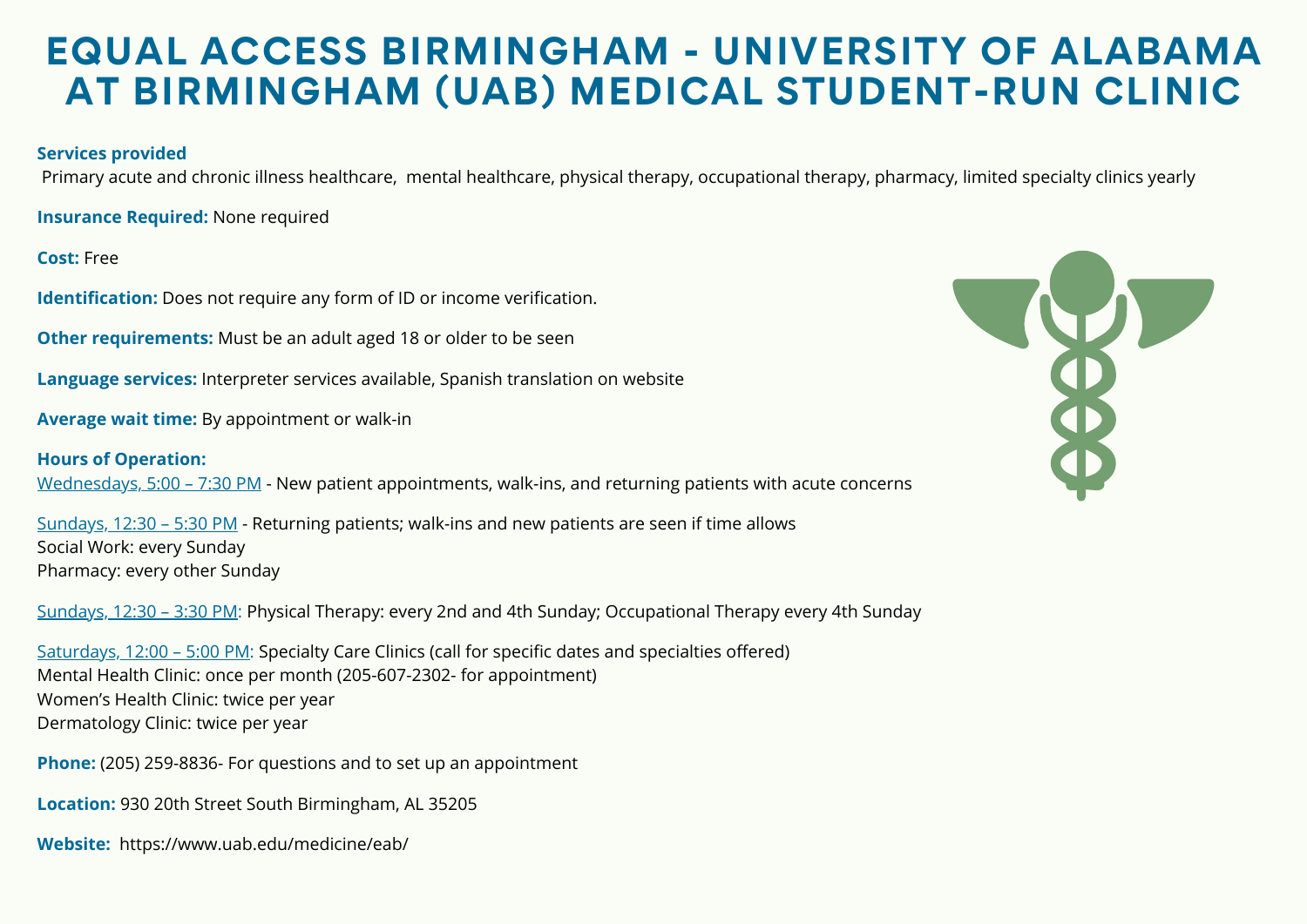# **THE 1917 CLINIC**

#### S**ervices provided**

Primary acute and chronic illness healthcare, mental health, women's health, dental, specialty services for dermatology, endocrine, neurology, and chronic pain care

**Insurance required:** None required

**Cost:** Services are discounted based on a sliding-fee schedule

**Identification:** None, social workers can assist with obtaining appropriate ID if needed, government issued IDs are preferred

**Other requirements**: Must be person living with HIV/AIDS

**Language:** Spanish language translation available on website. Language Line available in clinic with all languages including sign language

**Average wait time:** 2 week average wait to get an appointment, may vary by specialty

**Hours of operation:** Monday-Thursday 07:30am- 05:00pm, Friday 07:30am- 03:00pm

**Phone:** (205) 934-1917, for new patients (205) 996-0155

**Location:** 3220 5th Avenue South, 2nd floor Birmingham, AL 35222

**Website:** https://www.uab.edu/medicine/1917clinic/en/patient-resources

# **M-POWER MINISTRIES**

#### **Services provided**

Acute illness healthcare for uninsured adults (19 years to 64) and free medications if patient qualifies

**Insurance Required:** None required

#### **Cost:** Free

**Identification:** Picture ID. If a patient does not have a picture ID they will still be seen and asked to bring ID to next visit.

**Other requirements:** Must bring proof of household income. Income must be 300% or less of the Federal Poverty Level, Letter of Support is acceptable for proof of income.

**Language services:** Spanish Interpreter on-site

**Average wait time:** Walk-in Clinic, patients must be present by 3:45 PM to register. Please call prior to coming for COVID-19 operations changes.

**Hours of Operation:** Acute Clinic: Tuesday & Thursdays.. Check-in is from 3:00pm-3:30pm

Caring Clinic: Monday and Wednesday 08:00 am -1:00 pm, by appointment only, continuation of care for previously seen Acute clinic patients.

**Phone:** (205) 595-5959, option 1

**Other:** Masks must be worn



**Location:** 4022 4th Avenue South, Birmingham, Alabama 35222

**Website:** [Health Center | M-POWER \(mpowerministries.org\)](https://urldefense.com/v3/__https:/www.mpowerministries.org/health-center/*.YTgblRmSlPY__;Iw!!NoSwA-eRAg!RUIyXHI_EK5_ycRkG_3U2OfgCVzJf0JvJVzTtASZ6nBJ8oC1qcJIpD1ayPk1AAo0Zg$)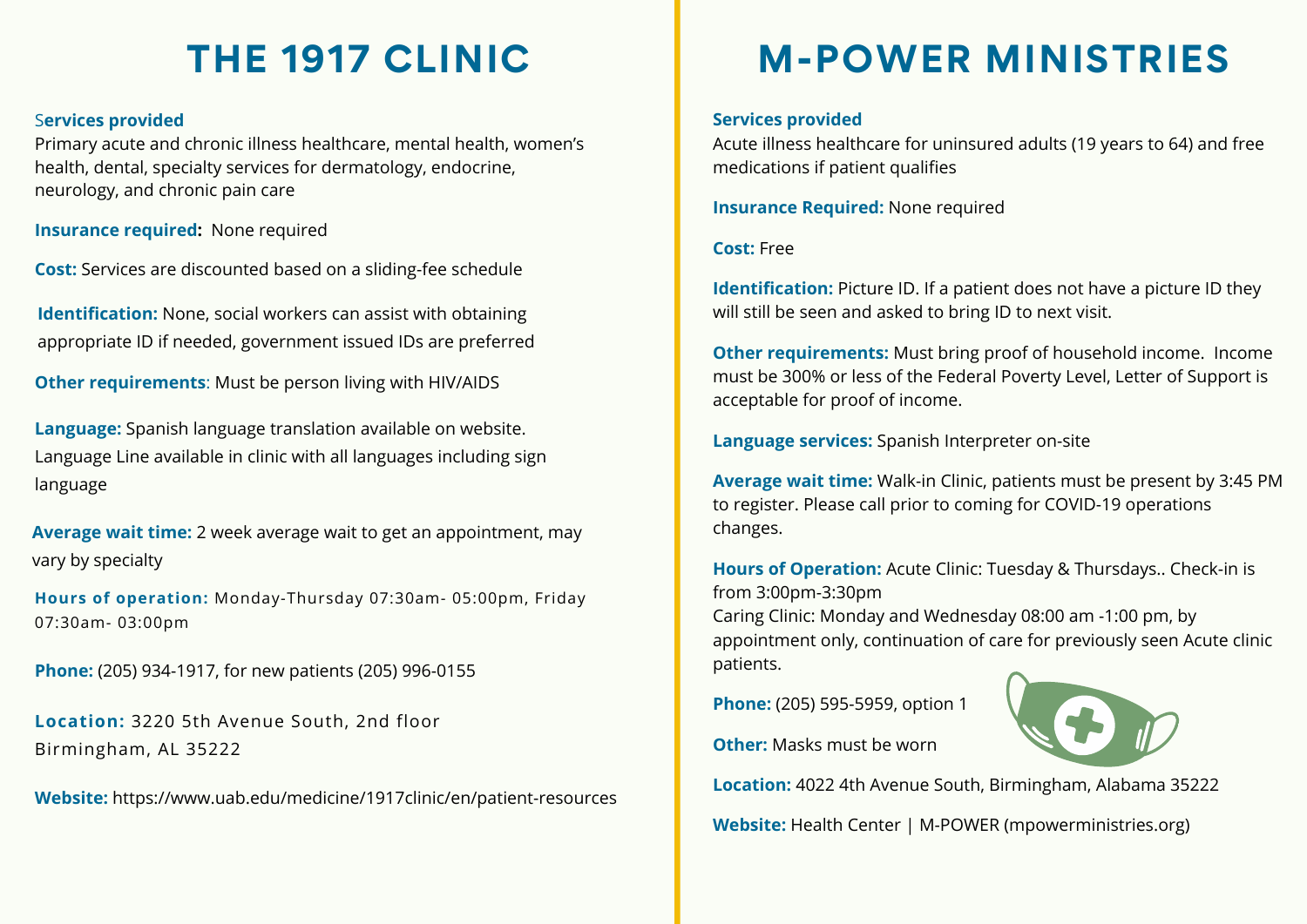### **UNIVERSITY OF ALABAMA (UAB) NURSE-FAMILY PARTNERSHIP**

#### **Services provided**

Maternity support during pregnancy and up to 2nd birthday of child. Home visits in the weeks leading up to birth, once a week for 6 weeks after birth, and then bi-weekly thereafter until child's 2nd birthday. Scheduling modifiable if needed.

**Insurance Required:** None required

**Cost:** Free

**Identification:** None required

**Other requirements:** Mothers are required to be first time parents in Jefferson County and enroll before 29 weeks, but in Walker, Winston, Fayette, Marion, and Lamar counties mothers are eligible no matter how many previous children they have and can enroll up until the day of delivery.

**Language services:** Bilingual staff members, printed resources in Spanish

**Average wait time:** 3-5 weeks but may have wait list due to demand

**Hours of Operation:** Not applicable

**Phone:** (205) 597-3741

**Other:** Will help with referrals if needed. They do not provide transportation.

**Website:** https://www.uab.edu/nursing/home/clinical-global[partnerships/clinical-partnerships/nurse-family-partnership](https://www.uab.edu/nursing/home/clinical-global-partnerships/clinical-partnerships/nurse-family-partnership)

### **RED CRESCENT CLINIC OF ALABAMA**

**Services provided** Primary acute and chronic illness healthcare

**Insurance Required:** None required

**Cost:** Free; \$15.00 for labs

**Identification:** Any official government ID.

**Other requirements:** Must bring proof of household income. Income must be 300% or less of the Federal Poverty Level, Letter of Support is acceptable for proof of income.

**Language services:** Available, but varies by day

**Average wait time:** 2 weeks

**Hours of Operation:** Every Sunday from 2 pm to 6 pm (except holidays)

**Phone:** (205) 879-4247, option 4

**Other:** Masks must be worn

**Location:** 2524 Hackberry Lane, Hoover, AL 35226

**Website:** http://www.redcrescentalabama.org/



• •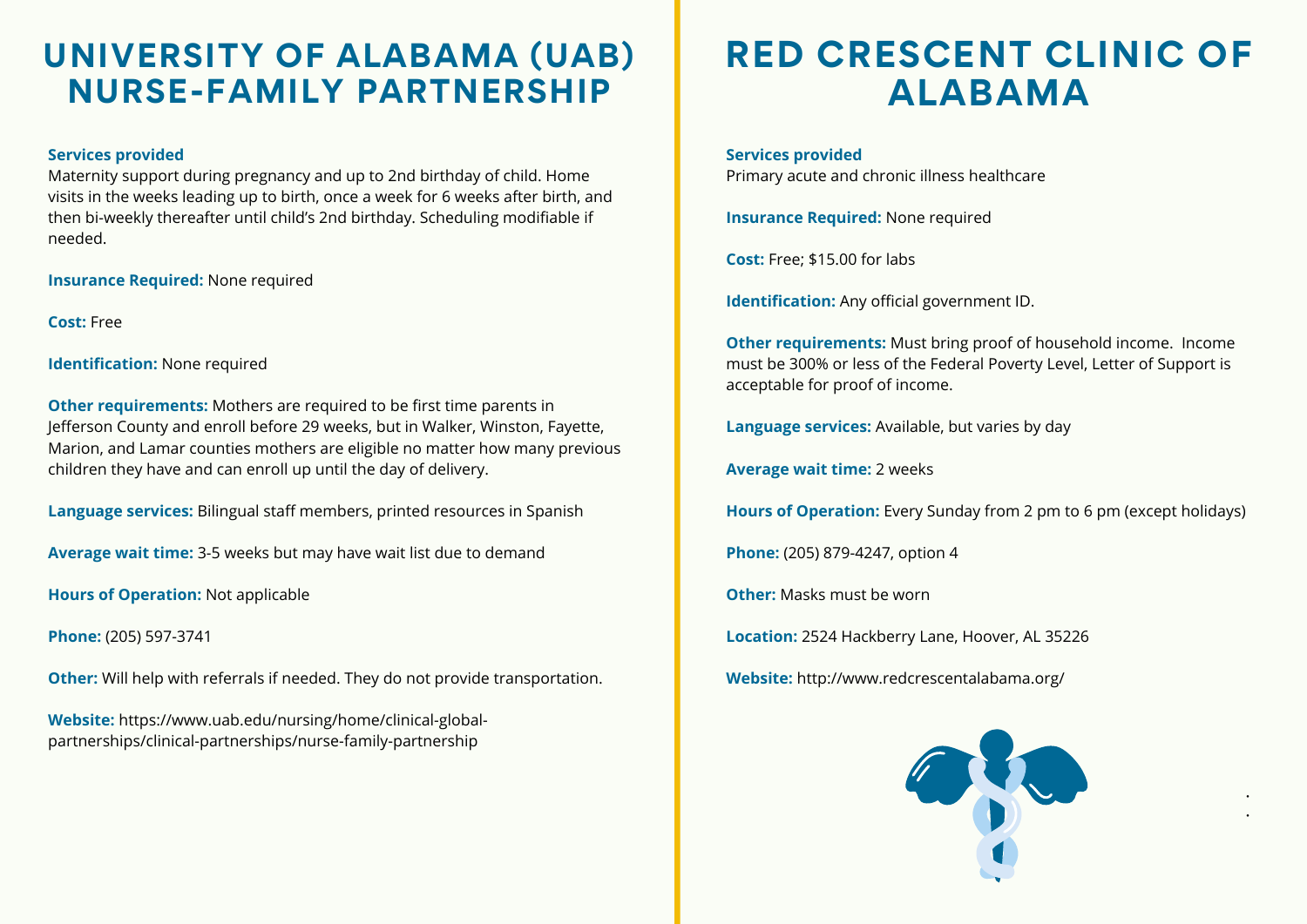### **UNIVERSITY OF ALABAMA (UAB) MATERNITY CLINIC AT THE JCHD CLINICS**

#### **Services provided**

Full Prenatal care, free vitamins

**Insurance needed:** No; Medicaid is accepted

**Cost:** Pay per appointment

**Identification:** Any type of photo ID or something with your name on it like a bill. No social security number required to receive care.

**Other requirements:** \*\* DO NOT have to be a Jefferson County resident\*\*, proof of pregnancy (urine or blood test) you can get done there if needed

**Language:** Spanish interpreters on staff

**Average wait time:** 1-2 weeks from pregnancy confirmation

**Hours of operation:** Monday- Friday: 8am-4pm

**Other:** They can assist you with signing up for emergency Medicaid for delivery only that will work at any area hospital

#### **Located within Jefferson County Health Center buildings**

**Central Health Center** 1400 Sixth Avenue South Birmingham, AL 35233 Phone: (205) 930-1093

#### **Western Health Center**

631 Bessemer Super Hwy Midfield, AL 35228 Phone: (205) 715-6188 or (205) 725-6159 **Eastern Health Center** 601 West Blvd Roebuck Birmingham, AL 35206 Phone: (205) 510-3406

#### **Blount County Health Department**

1001 Lincoln Avenue Oneonta, AL 35121 Phone: (205) 934-6261 or (205) 934-2171

### **HER CHOICE (FAMILY PLANNING)**

#### **Services provided**

Pregnancy Tests, Ultrasounds, Prenatal Vitamins, Parenting Classes in Spanish, Referrals to Alabama Regional Medical Services (ARMS)

**Insurance Required:** None required

**Cost:** Free

**Identification:** None required, but it is preferred. If you do not have a picture ID they will take a picture and have you sign it to confirm identity.

**Other requirements:** Women who are pregnant or think they could be pregnant.

**Language services:** Onsite Interpreter on Wednesdays, If Spanish speaking patients call for an appointment, they will get a call back from interpreter for intake and appointment.

3 **Average wait time:** For appointment from first missed period 1-2 weeks for pregnancy test to confirm. If at least 8 weeks out from missed period appointment within 1 week for ultrasound and other services if needed.

**Hours of operation:** Monday-Thursday: 9:00AM – 4:30PM Friday: 9:00AM – 12:00PM

**Other:** Opportunity to attend parenting classes in Spanish. Attendance earns "mommy money" for items for mom and baby from their store.

**Phone:** (205) 252-0706

**Location:** 2120 7th Avenue South, Birmingham, AL 35233

**Website:** https://herchoicebirmingham.org/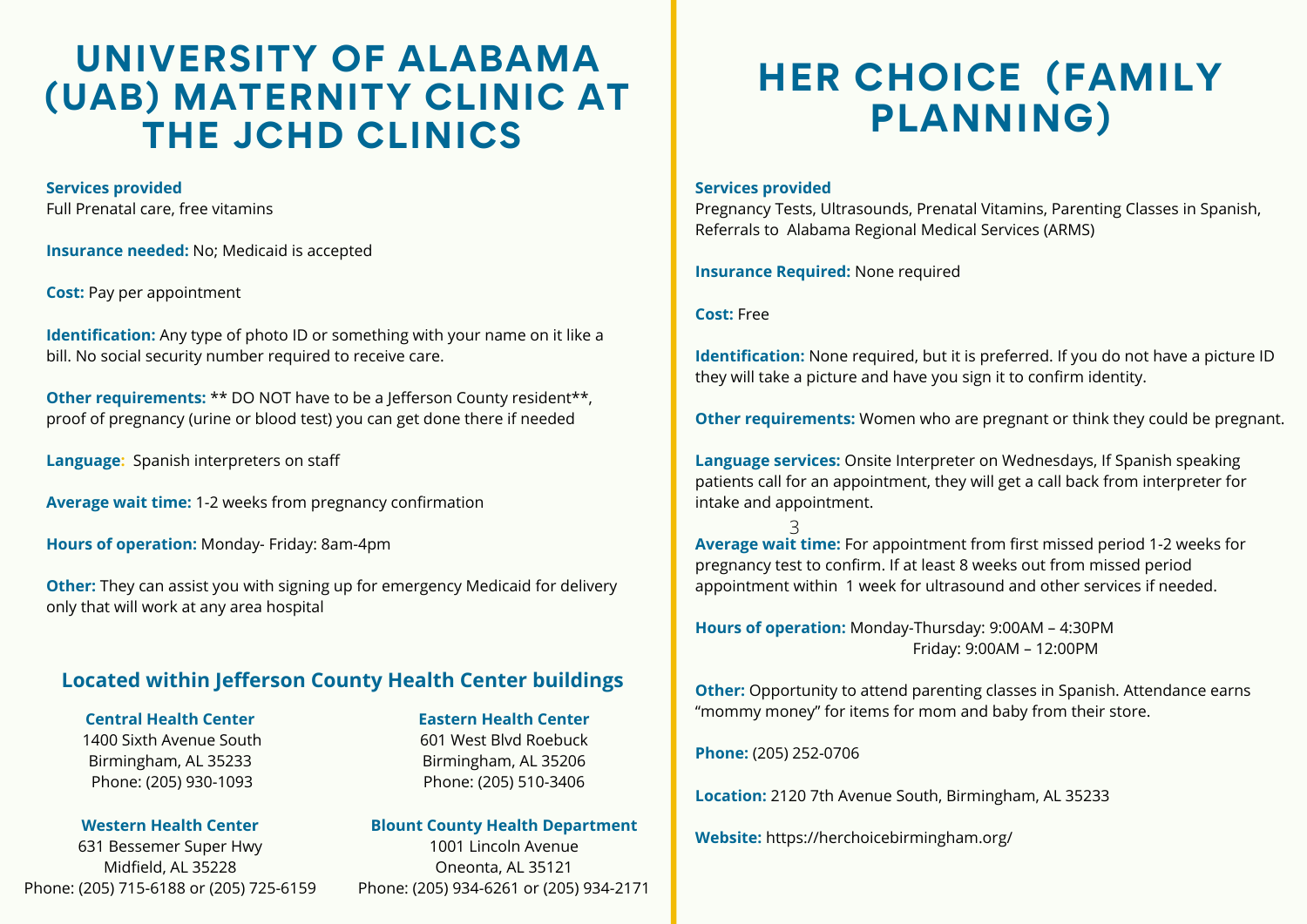### **FAMILY GUIDANCE CENTER OF ALABAMA: FAMILY SERVICE CENTER OF JEFFERSON COUNTY**

#### **Services provided**

Individual, couples, and family counseling; Parenting Classes

**Insurance Required:** None required

**Cost:** Free

**Identification:** Does not require any form of ID or income verification

**Other requirements:** Jefferson County residents preferred, Counseling will see Shelby County residents on a case-by-case basis. Parenting classes are open to Jefferson and Shelby County residents.

**Language services:** No onsite interpreters, interpreter services can be arranged as needed for counseling sessions or parenting classes.

**Average wait time:** 1-2 weeks to get an appointment once intake form is completed.

**Hours of Operation:** by appointment

**Phone:** 205-945-6000

**Other:** Intake form can be emailed or completed onsite. Counseling sessions can take place in person, over the phone, or via zoom. Parenting classes vary with in person or over the phone options. Call for further information.

**Location:** 234 Aquarius Drive, Suite 118, Birmingham, Alabama 35209

**Website:** [www.familyguidancecenter.org](https://urldefense.com/v3/__http:/www.familyguidancecenter.org__;!!NoSwA-eRAg!R6_KvSBm4D5PCK1M_m82e6AzlVTA0FbEpCBWwqrvy3pQTu66CzXdkD8ldxKTouT4MA$)

# **CHRIST HEALTH CENTER**

#### **Services provided**

Primary care (acute and chronic illness), pediatric, dental, mental health, women's health and obstetrics, vision, pharmacy

**Insurance Required:** None required

**Cost:** Sliding scale based on income; Proof of income encouraged

**Identification:** Does not require any form of identification.

**Other:** The Center can assist in gathering proof of income documents. The cost is \$100 if no proof of income is provided. Letter of Support from supporting organization is sufficient for proof of income.

**Language services:** Interpreters available either in-person of via phone call.

**Average wait time:** Call for appointment, but Woodlawn location offers same-day appointments for urgent needs and has extended hours on Wednesdays for their Quick Sick Clinic from 2:00-6:00PM.

**Website:** https://christhealthcenter.org/

#### **Woodlawn**

#### Medical: (205) 380-9455 Dental: (205) 380-9446 Monday - Friday 7:45AM - 5:00PM 5720 1st Avenue South Birmingham, AL 35212

#### **Live Oaks**

(205) 972-0264 Monday - Friday 7:45AM - 5:00PM 5804 1st Avenue South Birmingham, AL 35212

#### **Pharmacy**

(205) 380-9450 Monday - Friday 8:30am-12:30pm; (Closed for Lunch); 1:30-5:30pm 5804 1st Avenue South Birmingham, AL 35212

#### **Chalkville**

(205) 838-6000 Monday - Friday 7:45AM - 5:00PM 2152 Old Springville Rd Birmingham, AL 35215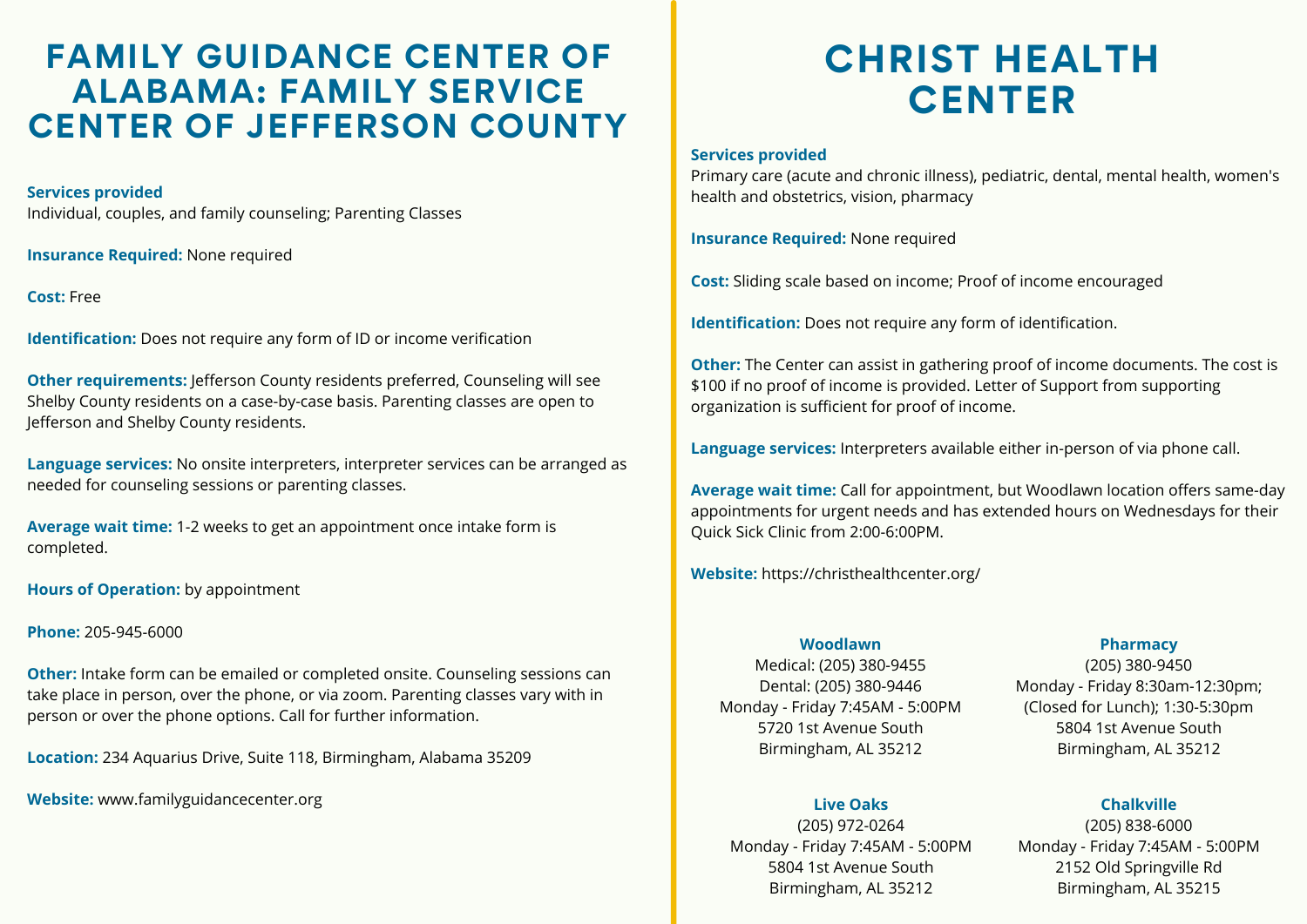# **COMMUNITY OF HOPE HEALTH CLINIC**

#### **Services provided:**

Primary care

**Insurance needed:** Must not have insurance

**Cost:** Free, but donations are accepted

**Identification:** Picture ID is preferred even if it's expired. Other legal documents that show name AND date of birth can also be accepted.

#### **Other requirements:**

**1)** Proof of income (acceptable proofs include: tax documents for previous year, pay stubs for 1 month, notarized letter from employer, bank statements. Special circumstances are addressed on a case by case basis.

**2)** Proof of Residency in Shelby Co. (acceptable proofs include any recent utility bill with the patient's name and address on it or a notarized letter from the person that they live with along with a utility bill in that person's name.) Any legal documents showing the patient's name and address can also be used (i.e. food stamp award letter)

**Wait Time:** A patient application must be completed and submitted along with proof of income and residency. Once an application and documents are received and reviewed, an appointment will be scheduled within 2-4 weeks. Walk-ins are not available.

**Language:** On-site interpreters

**Hours of operation:** 3 days per week: Mon-Tues 9am to 12pm; Thurs 5pm to 8pm.

**Phone:** (205) 644-8640

**Location:** 2692 Pelham Pkwy Ste E, Pelham, AL 35124

**Website:** https://www.communityofhopeclinic.com/

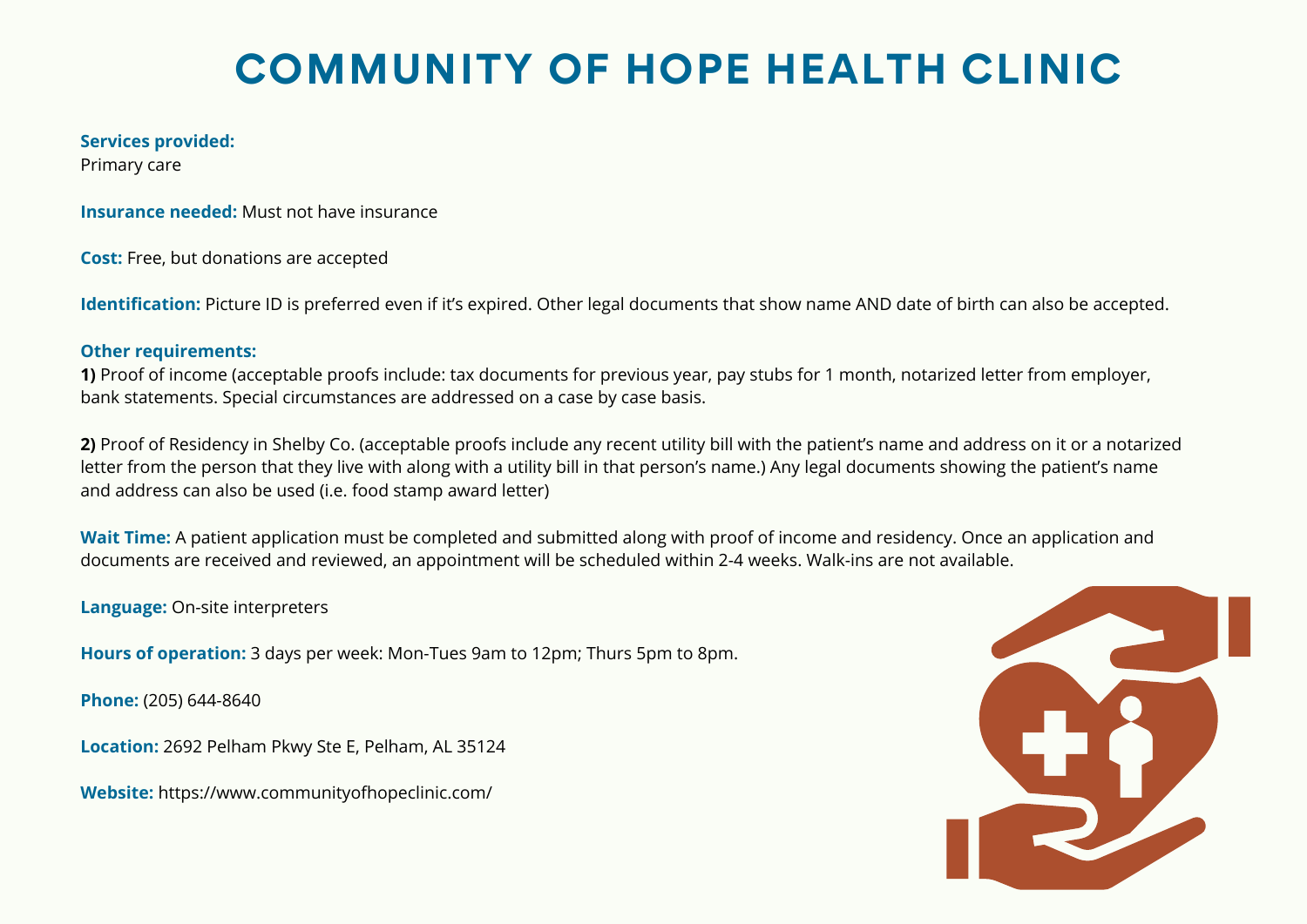# **UAB SCHOOL OF DENTISTRY**

**Services provided** General and Specialty Dentistry

**Insurance Required:** None required

**Cost:** Fee for Service, first comprehensive appointment starts at \$80 dollars but cost may be more depending on complexity and diagnostics needed

#### **Identification:** Photo ID

**Language services:** Cyracom language line services available on location and for making appointments (114 languages offered). Some patient forms offered in Spanish

**Average wait time:** First comprehensive care visit will take 3-4 hours to complete

**Hours of Operation:** Monday-Friday -8:00 am to 4:00 pm

**Phone:** New patients (205) 934-2700

**Other:** Come 30 minutes early for the appointment. Children under 14 years cannot be left unattended in the waiting area and children (who are not patients) are not allowed in treatment areas. Bring extra change for parking.

**Location:** 1919 7th Avenue South, Birmingham, AL 35294

**Website:** https://www.uab.edu/dentistry/home/patients#generaldentistry-clinics

# **LUMA DENISTRY SOUTHLAKE/HOOVER**

**Services provided** General and Specialty Dental Care

**Insurance Required:** No, accepts several forms of insurance and care credit offered

**Cost:** Fee for service. They do offer a Luma Dentistry Plan for \$300 yearly which includes 2 cleaning visits with x-rays and a 20% -50% discount on treatment fees for services such as fillings, crowns, and periodontal disease.

**Identification:** Preferred, but not required

**Language services:** Spanish-speaking bilingual staff, Spanish option for patient forms.

**Average wait time:** Within a week to obtain an appointment, wait time with an appointment is 10-15 minutes, can accept walk-ins but wait times will be longer around 30-45 minutes due to paperwork.

**Hours of Operation:** Monday - Thursday 7:30 am - 5:00 pm

**Phone:** (205) 988-5656

**Location:** 4501 Southlake Parkway, Suite 100 Hoover, AL 35244

**Website:** https://lumadentistry.com/locations/hoover-southlake/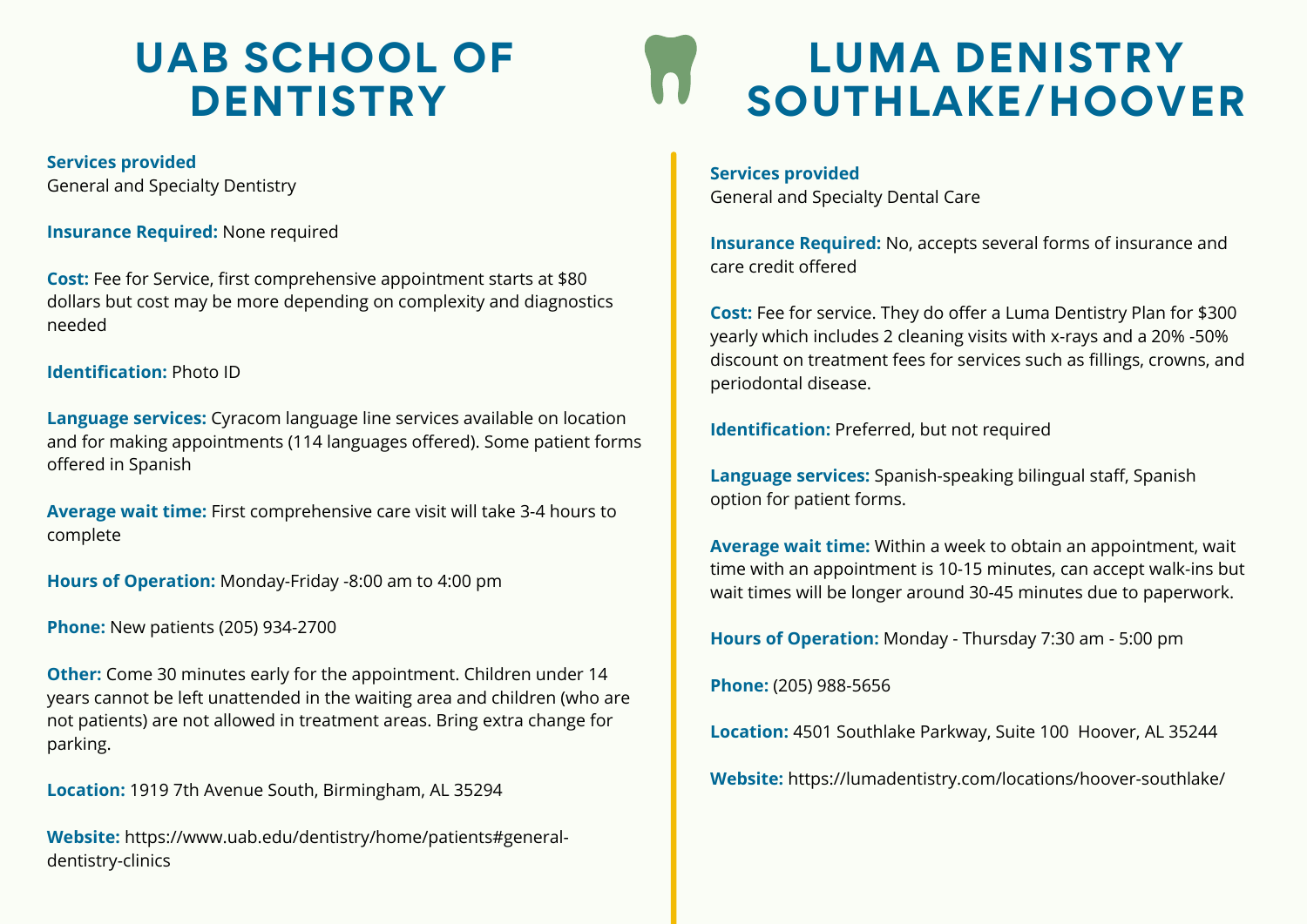# **SARRELL DENTAL-PINSON LOCATION**



### **ALABAMA REGIONAL MEDICAL SERVICES (ARMS)**

#### **Services provided**

Pediatrics, Women's Health, Acute and Chronic Illness care, Vision, Dental, Mental Health, Podiatry, and Pharmacy

**Insurance Required:** None required, although they do accept insurance and Medicaid

**Cost:** Sliding scale options available depending on income level. If you do not qualify for sliding scale minimum \$35 for medical visit, \$45 for dental visit.

**Identification:** ID (any form, can be from native country, birth certificate, etc.) Will not be denied service if you don't have an ID.

**Other requirements:** For sliding scale need proof of income. Letter of support from ALIRP is accepted for determination of sliding scale eligibility

**Language services:** Bilingual Spanish speaking staff, Video language translation service available for all languages.

**Average wait time:** 1 week for most appointments, varies depending on specialty

**Hours of Operation:** Vary by location, most are open 8-5am, Monday- Friday. Closed on weekends and holidays.

**Phone:** Phone: 205-407-5600, press 2 for Spanish

**Other:** Appointments preferred but walk-ins accepted but may need to wait to be seen.

**Location:** Multiple Locations in Greater Birmingham Area (call to determine one closest to you that provides desired services

**Website:** ARMS Healthcare (alabamaarms.org)

**Services provided** Pediatric Dentistry

**Insurance Required:** None required, accepts Alabama Medicaid

**Cost:** Fee for Service

**Identification:** none required for children, Identification required for adults/caregivers.

**Language services:** Spanish language form on website for appointment requests, Spanish patient forms on site, language line interpreter service provided if needed

**Average wait time:** 1 week to get appointment, average appointment length is 30-45 minutes

**Hours of Operation:** Tuesday & Thursday: 9:00 a.m. – 4:00 p.m.

**Phone:** (205)462-7332

**Other:** Lower cost dental services

**Location:** 6662 AL-75 Suite 114, Pinson, AL 35126

**Website:** [https://www.sarrelldental.org/locations/pinson](https://urldefense.com/v3/__https:/www.sarrelldental.org/locations/pinson__;!!NoSwA-eRAg!VGd7FOUXNjKBsk3KnREuP21F9toTVDlxM-Ulaa8yF3NHTs23-nguPJofeQX0E1gNQw$)